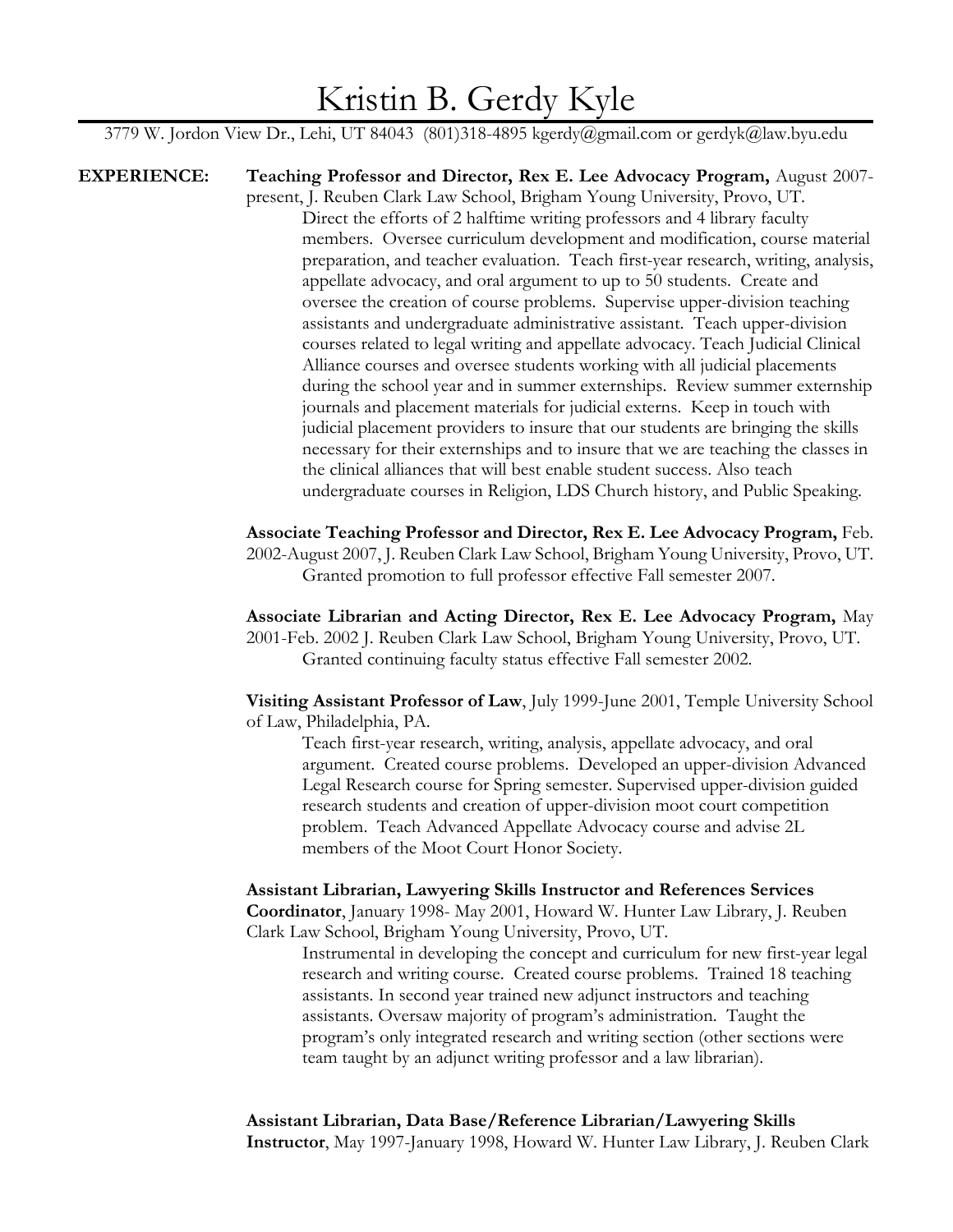Law School, Brigham Young University, Provo, UT.

**Assistant Librarian, Reference Librarian/Legal Research Instructor**, October 1995-May 1997, Howard W. Hunter Law Library, J. Reuben Clark Law School, Brigham Young University, Provo, UT.

**Adjunct Professor of Church History and Doctrine**, August 1994-1999. Department of Church History and Doctrine, Brigham Young University, Provo, UT.

## **EDUCATION: Juris Doctor Cum Laude**, April 1995 J. Reuben Clark Law School, Brigham Young University, Provo, UT.

**Bachelor of Arts**, April 1992, Brigham Young University, Provo, UT. Journalism major, English minor.

#### **COURSES TAUGHT:**

Advocacy I and II Legal Research and Writing I and II Lawyering Skills I and II Advanced Legal Research Advanced Appellate Advocacy Advanced Appellate Brief Writing Judicial Clinical Alliance Public Speaking for Lawyers Public Speaking Presidents of the Church Teachings of the Living Prophets Doctrine and Covenants

#### **AWARDS**

**SBA First-Year Professor of the Year 2014-2015** Student-selected award recognizing excellence in classroom teaching, service, and citizenship.

**R. Wayne Hansen Teaching and Learning Faculty Fellowship**, Brigham Young University, August 2008-August 2011

**Brigham Young University Religious Education Transfer Professor Award**, Brigham Young University, August 2010. I am the first recipient of this award, which recognizes the outstanding professor in religious education from outside the religion department.

#### **PUBLICATIONS**

#### **ARTICLES**

Kristin B. Gerdy, *Big Brother, Othello, and Dogs that Don't Bark: Literary References in the Federal Appellate Courts* (forthcoming).

Kristin B. Gerdy, *The Heart of Lawyering,* in *Life in the Law: Religious Conviction* (2013).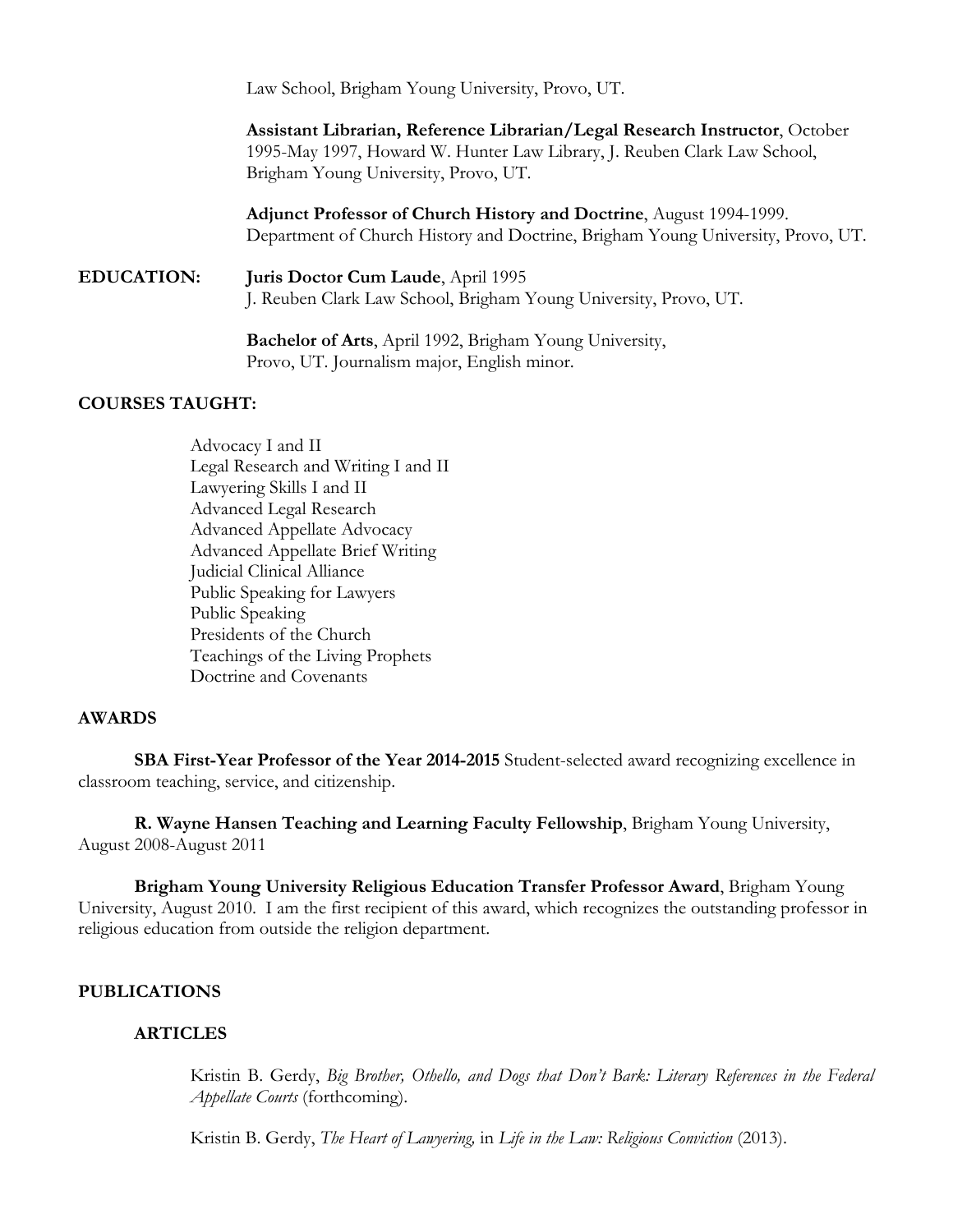Kristin B. Gerdy, *The Heart of Lawyering,* Clark Memorandum Fall 2009, 28-38.

Kristin B. Gerdy, *Clients, Empathy, and Compassion: Introducing First-Year Students to the "Heart" of Lawyering*, 87 Nebraska L. Rev. 1 (2008).

Kristin B. Gerdy, *The Irresistible Force Meets the Immovable Object: When Antidiscrimination Standards And Religious Belief Collide in ABA-Accredited Law Schools*, 85 U. Ore. L. Rev. 943 (2006)*.*

Kristin B. Gerdy, Jane H. Wise & Alison Craig, *Expanding Our Classroom Walls: Enhancing Teaching and Learning Through Technology*, 11 Legal Writing, J. Leg.Writing Inst. 263 (2005). (main author)

Kristin B. Gerdy, *"Important" and "Irreversible" but Maybe Not "Unreviewable": The Dilemma of Protecting Defendants' Rights Through the Collateral Order Doctrine*, 38 University of San Francisco L. Rev. 213 (2004).

Kristin B. Gerdy, *Continuing Development: a Snapshot of Legal Research and Writing Programs Through the Lens of the 2002 LWI and ALWD Survey*, 9 Leg. Writing 227 (2003).

Kristin B. Gerdy, *Teacher, Coach, Cheerleader, and Judge: Promoting Learning through Learner-Centered Assessment*, 94 Law Library Journal 59 (2002).

Kristin B. Gerdy, *Making the Connection: Learning Style Theory and the Legal Research Curriculum,* 19 Legal Reference Services Quarterly 71 (2001).

Kristin B. Gerdy, *The Internet Alternative,* 19 Legal Reference Services Quarterly 119 (2001).

#### **ESSAYS AND SHORTER WORKS**

Kristin B. Gerdy, *Highlights of the 2004 ALWD/LWI Survey of Legal Writing Programs*, 19 Second Draft: Bull. Legal Writing Inst. 14 (December 2004).

Kristin B. Gerdy, *Law Student Plagiarism: Why It Happens, Where It's Found, And How To Find It*, 2004 BYU Education and Law Journal 431. (Invited, Symposium on Plagiarism)

Kristin B. Gerdy, *Teachable Moments: What is the difference between substantive and procedural law? And how do I research procedure?*, 9 Perspectives: Teaching Legal Research and Writing 5 (Fall 2000).

Contributing author, ENCYCLOPEDIA OF LATTER-DAY SAINT HISTORY (Arnold K. Garr, Donald Q. Cannon, & Richard O. Cowan eds, Deseret Book 2000).

Kristin B. Gerdy and Kory D. Staheli, *Many Utah Firms Are Adding CD-ROMs to their Research Arsenal--Are They For You?*, Utah Bar Journal, Aug./Sept. 1996, at 18.

#### **EDITORSHIPS & MISCELLANEOUS**

Editorial Board Member, Journal of Legal Communication and Rhetoric: JALWD, 2010 present.

Editor-in-Chief, Legal Writing: The Journal of the Legal Writing Institute, 2008-2013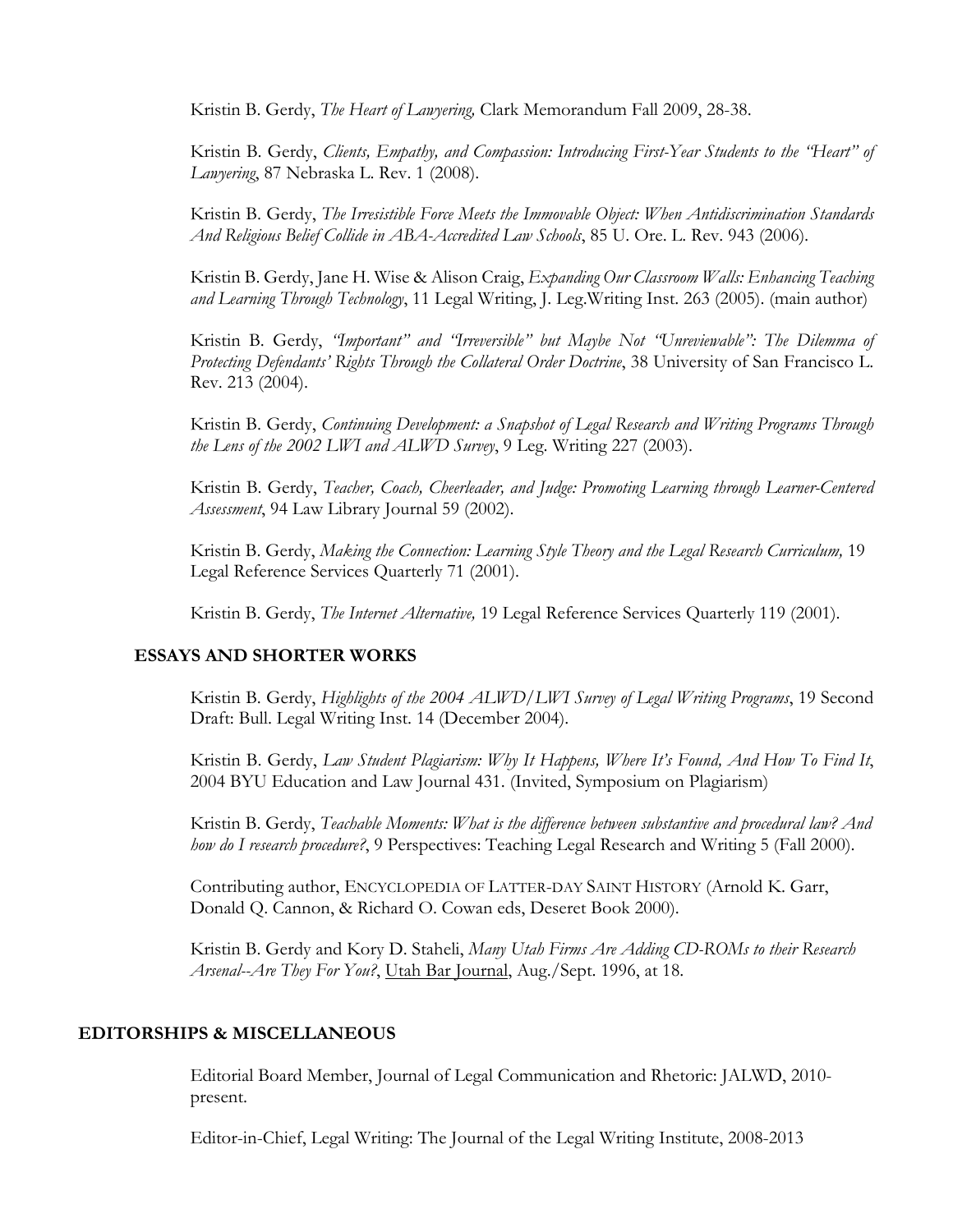(volumes 15-18)

Assistant Editor-in-Chief, Legal Writing: The Journal of the Legal Writing Institute, 2006- 2008 (volumes 12-14)

Association of Legal Writing Directors and Legal Writing Institute, Annual Survey of Legal Writing Programs Report (2001-2005) (administered survey instrument, compiled and analyzed data from more than 170 schools each year, and prepared survey response report that was distributed to all ABA-accredited law schools).

Kristin B. Gerdy, editor, *Tenth Annual National Legal Research Teach-In Training Kit* (West 2002).

*AALL Newsline: Orlando*, Executive Producer for this daily television program held during the AALL Annual Meeting, July 19-24, 2002.

Kristin B. Gerdy, *Online Tutorial and Exercise: Case Finding, LEXIS-NEXIS Legal Research Series*, http://lawschool.lexis.com/tutorials/casefinding/index.html (2001).

Kristin B. Gerdy, *Online Tutorial and Exercise: Legislative History, LEXIS-NEXIS Legal Research Series*, http://lawschool.lexis.com/tutorials/leghist/index.html (2001).

Kristin B. Gerdy, *Online Tutorial and Exercise: Updating, LEXIS-NEXIS Legal Research Series*, http://lawschool.lexis.com/tutorials/updating/index.html (2001).

Kristin B. Gerdy, editor, *Ninth Annual National Legal Research Teach-In Training Kit* (West 2001).

Kristin B. Gerdy, editor, *Eighth Annual National Legal Research Teach-In Training Kit* (West 2000).

Kristin B. Gerdy, editor, *Seventh Annual National Legal Research Teach-In Training Kit* (West 1999).

Kristin B. Gerdy, editor, *Sixth Annual National Legal Research Teach-In Training Kit* (West 1998).

Kristin B. Gerdy, "Legal Research on the Internet," *Sixth Annual National Legal Research Teach-In Training Kit* (West 1998).

Kristin B. Gerdy and Kory D. Staheli, *Cost-Effective Legal Research: Integrating Manual and Online Sources*, *Fifth Annual Legal Research Teach-In Training Kit* (West 1997).

Kristin B. Gerdy and Kory D. Staheli, *Legal Research Training Seminar - Legal Practice Materials*, *Fourth Annual Legal Research Teach-In Training Kit* (West 1996).

## **PRESENTATIONS:**

*Big Brother, Othello, and Dogs that Don't Bark: Literary References in the Federal Appellate Courts*, Work in Progress presentation at UNLV Boyd School of Law, October 2012.

*Public Speaking for Lawyers: The Overlooked Skill*. Legal Writing Institute Conference, Palm Desert, California, July 2012.

*Clients, Empathy, and Compassion: Introducing First-Year Students to the "Heart" of Lawyering in the Legal Writing Classroom*, Legal Writing Institute Conference, Marco Island, Florida, July 2010.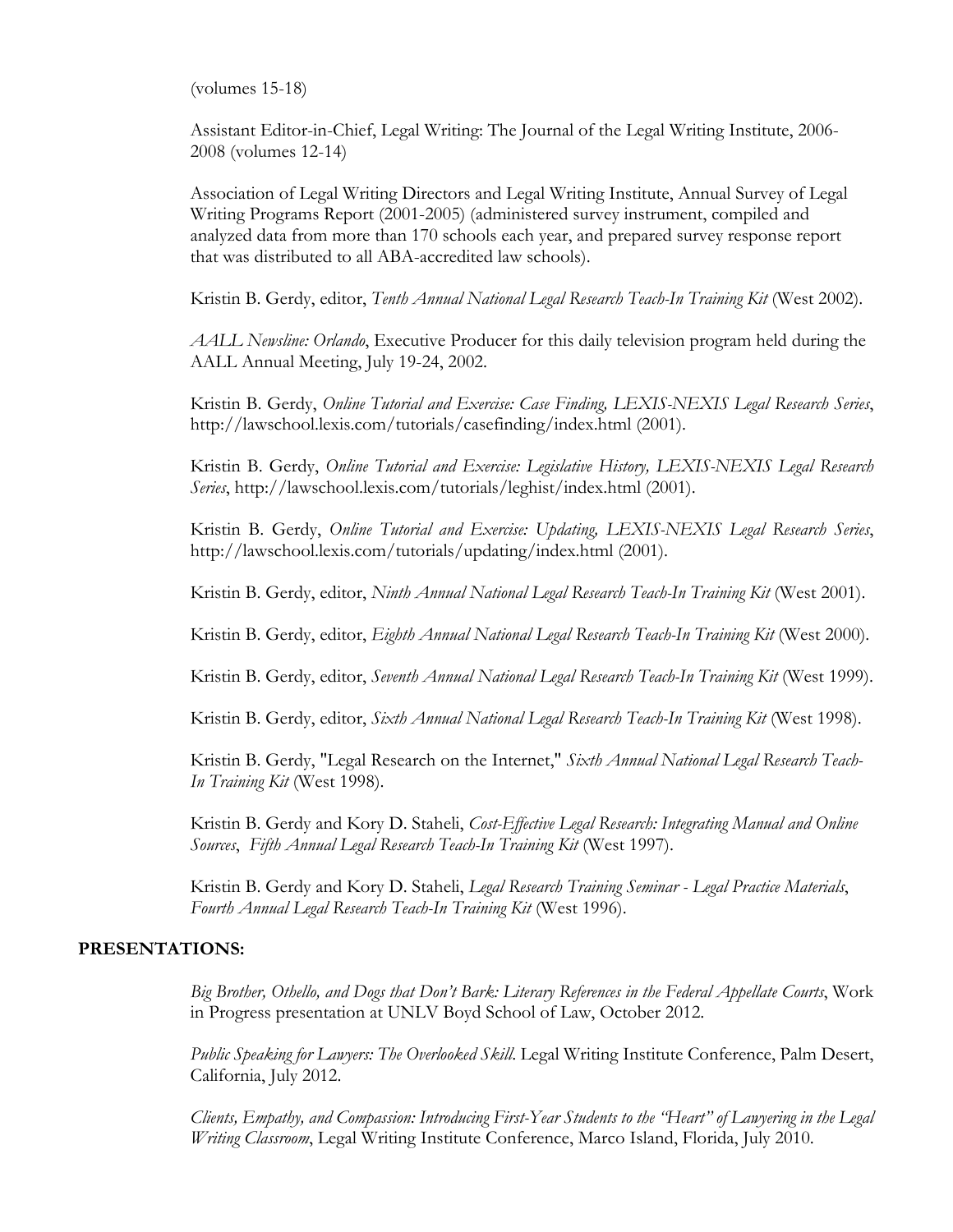*Clients, Empathy, and Compassion: Introducing First-Year Students to the "Heart" of Lawyering*, Conference of Religiously Affiliated Law Schools, Provo, Utah, March 2010.

*25 Years of the Legal Writing Institute,* Joint Symposium of the Journal of Legal Writing and the Mercer Law Review, Macon, Georgia, November 2009. (organizer and speaker)

*Special Challenges for Directors of Adjunct, Part-time, and Hybrid Programs,* with Hether McFarlane, Association of Legal Writing Directors Conference, Kansas City, Missouri, July 2009.

*"For Policy Reasons": Helping Novice Legal Writers Find and Articulate Effective Policy Arguments*, with Joi Gardner Pearson, Rocky Mountain Legal Writing Conference, Salt Lake City, Utah, March 2008.

*Teaching 1Ls about Clients, Empathy, and Compassion*, Association of Legal Writing Directors Conference, Denver, Colorado, June 2007.

*The Changed Organizational Structure Of Law Schools And Its Impact On Faculty*, AALS Annual Meeting, Washington, D.C., January 2007 (invited panelist).

*In the Footsteps of Giants*, presentation to the Chicago Chapter of the J. Reuben Clark Law Society, July 20, 2005.

*Developing Legal Research Programs*, Preparing for Practice: A Conference on Legal Skills Training in Central and Eastern Europe, Prague, Czech Republic, May 2005

*Expanding Our Classroom Walls: Enhancing Teaching and Learning Through Technology,* Legal Writing Institute Conference, Seattle, Washington, July 2004.

*Courting Technology: Recent Technological Innovations for Federal Courts*, Tenth Circuit Judicial Conference, Park City, Utah, July 2004.

*Applying Technology in First Year Legal Research and Writing: Two Schools' Approaches,* SubTech 2004 Conference, Seattle, Washington, June 2004.

*Technology in the Legal Writing Classroom*, AALS Workshop on Technology, Atlanta, Georgia, January 2004.

*Beating the Plagiarism Plague*, AALS Annual Meeting, Atlanta Georgia, January 2004.

*Creating Legal Research Problems and Assignments that Work*, American Association of Law Libraries Annual Meeting, Philadelphia, PA, July 2000.

*Opening Windows: Using Your Computer To Teach Legal Writing Better*, half-day workshop for Legal Writing Institute with Jan Levine, Seattle, WA, July 2000.

*Adult and Experiential Learning Theory in the Legal Research Classroom*, Teaching Research in Academic Law Libraries Institute, sponsored by LEXIS Publishing, Philadelphia, PA, July 2000.

*What if?: Evaluating Learning in the Legal Research Classroom*, Teaching Research in Academic Law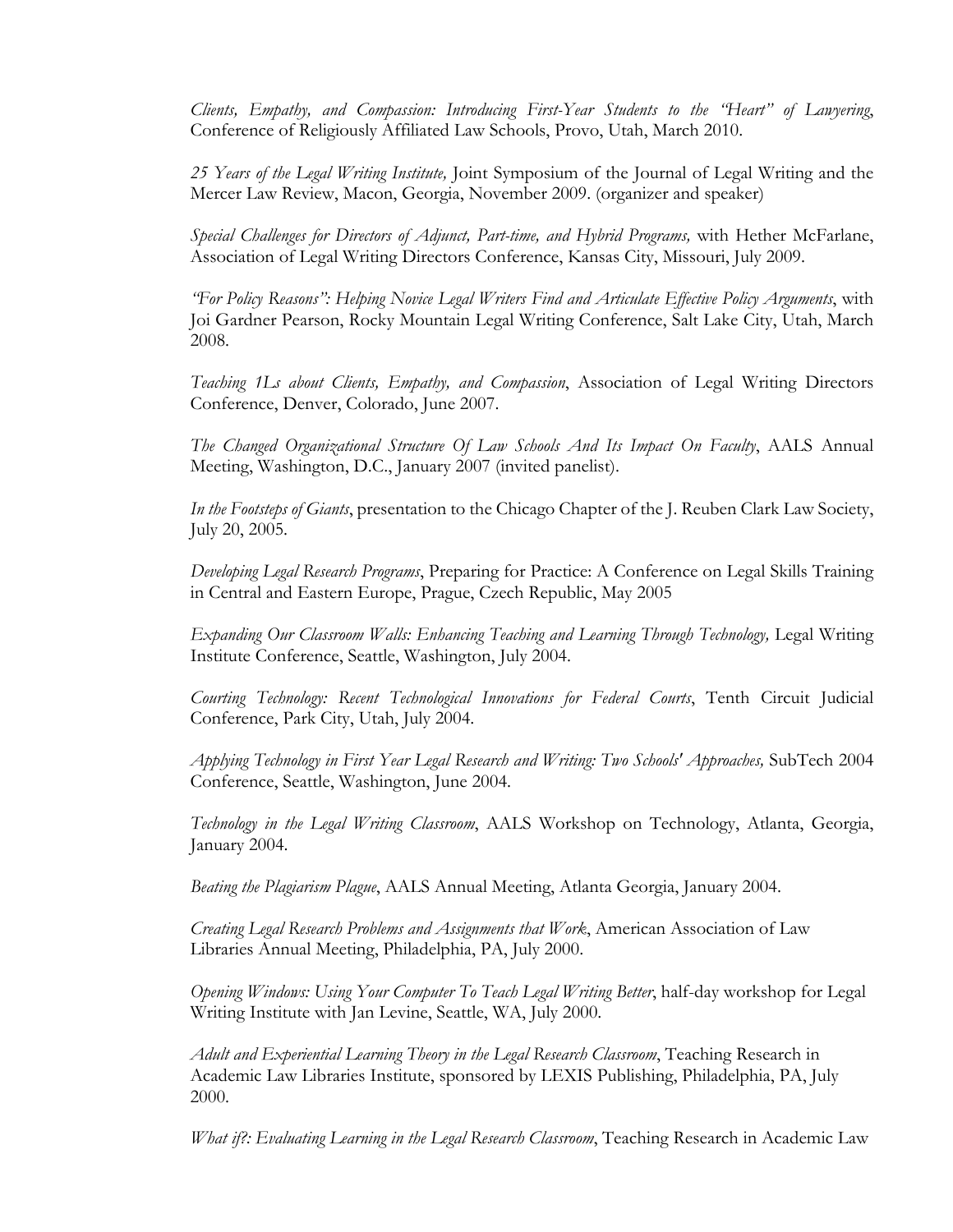Libraries Institute, sponsored by LEXIS Publishing, Philadelphia, PA, July 2000.

*Legal Research on the Internet: Navigating the Net to Find the Law*, Utah Library Association Annual Meeting, Cedar City, Utah, May 1999.

*Legal Research on the Internet: Navigating the Net to Find the Law*, Wasatch Front Law Library Association, Provo, Utah, May 1999.

*If Socrates Only Knew: Expanding Law Class Discourse*, CALI Conference on Law School Computing, Chicago, Illinois, July 1998.

*Spanning the Horizon: Adapting Legal Research Teaching to Accommodate Differing Learning Styles*, AALL Annual Meeting, Anaheim, California, July 1998.

*Legal Research on the Internet*, Wasatch Front Law Library Association, Provo, Utah, March 1998.

*Taking a Step Back: Dealing with Difficult and Demanding People*, American Association of Law Libraries Annual Meeting, Baltimore, MD, July 1997. Coordinator and moderator.

## **PROFESSIONAL SERVICE:**

American Association of Law Libraries Member, 1996- present SIS Council Member, July 1999- July 2001 SIS Council Chair and Liaison to the AALL Executive Board, July 2000-July 2001 Publications Committee, Member, July 2000-July 2002 Publications Committee, Chair, July 2001-July 2002.

American Association of Law Libraries Research Instruction and Patron Services Special Interest Section

Member, 1996-present Program Committee, Member, 1996-1998 Public Relations Committee, Chair, 1997-1998 Program Committee, Chair, 1998-1999 Vice Chair/ Chair-Elect, 1998-1999 Chair, July 1999-July 2000

Association of American Law Schools Section on Teaching Methods Website Committee Chair, November 2006-2009 Program Committee Chair, 2009-2010

Association of American Law Schools Section on Legal Writing, Reasoning, and Research Awards Committee Member, February 2007 to 2010

Association of Legal Writing Directors Member, 1997-1999; 2001-present Survey Committee Co-Chair, 2001-2002 Board of Directors, Member, 2002-2004 Survey Committee Chair, 2002-2005 Moot Court Committee Member, 2002-2010 President-Elect, July 2004-July 2005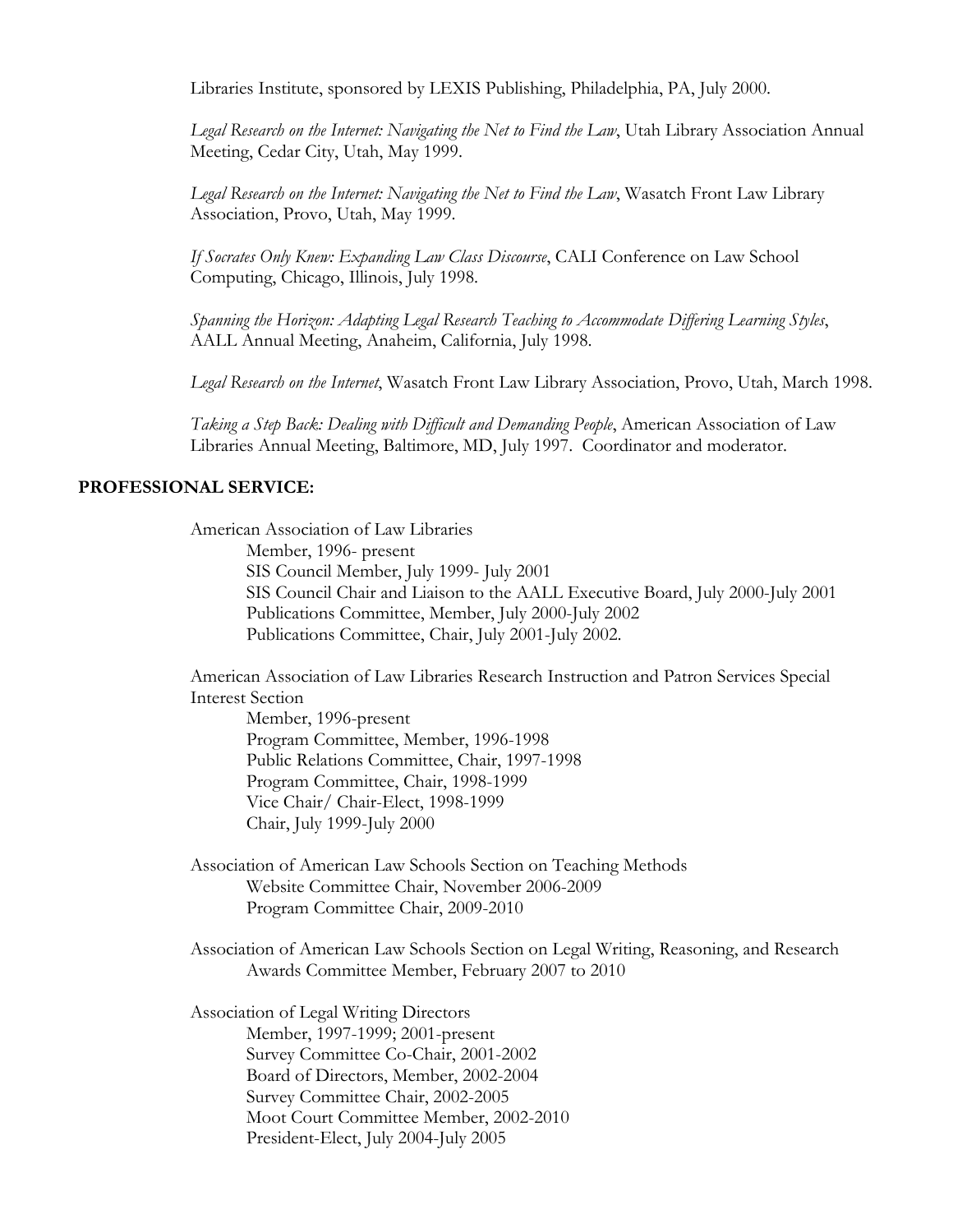President, July 2005 – July 2006 Immediate Past President, July 2006 – 2007 Representative to the AALS Council on Legal Education, July 2006 to 2011 Secretary: July 2008-July 2011

Legal Writing Institute Member, 1997-present Board of Directors, Member, July 2004-July 2008 Secretary, June 2006 – July 2008 Program Co-Chair, 2014 National Conference, 2012-present

LEXIS-NEXIS Legal Research and Writing Advisory Board Member, 2001-2003 (when Board was dissolved)

Teaching Research in Academic Law Libraries Colloquium Faculty and Advisory Council Member, 1999-2009

Utah Bar Association Member, 1995-present

Utah Supreme Court Committee on Plain Language Jury Instructions Member, 2011-2015

#### **SELECTED LAW SCHOOL AND UNIVERSITY SERVICE:**

#### BRIGHAM YOUNG UNIVERSITY

BYU Women's Conference Committee Member 2018-present University Faculty Advisory Council, 2014-17 (Chair, 2015-17) Professional Faculty Rank and Status Council Member 2009-2012 Religion Department Transfer Faculty Member: 1996-2012 Curriculum Council Member, 2012-present Writing Committee Member 2006-2010

#### J. REUBEN CLARK LAW SCHOOL

Professional Skills Committee Member, 2016-present 3L Mentoring Committee Chair, 2003-2005 Admissions Committee Member, 2007-2011 Alumni Board Member, 2003-2006 Curriculum Committee Member, 2012-present Judicial Clerkship Committee Member, 2011-2012 Law School Choir Faculty Advisor: 2011-present Legal Writing Committee Member, 2001 – present; Chair, 2006 - present Moot Court Team Faculty Advisor: 2009 to present Moot Court Team Judge and Coach, 1995-1999, 2001-present Native American Law Students' Association Faculty Advisor: 2009 to present Technology Executive Committee, 2001-2008 Writing Prizes Committee Member, 2011-present

TEMPLE UNIVERSITY SCHOOL OF LAW

Law Library Committee, 1999-2001 Moot Court Committee, 1999-2001